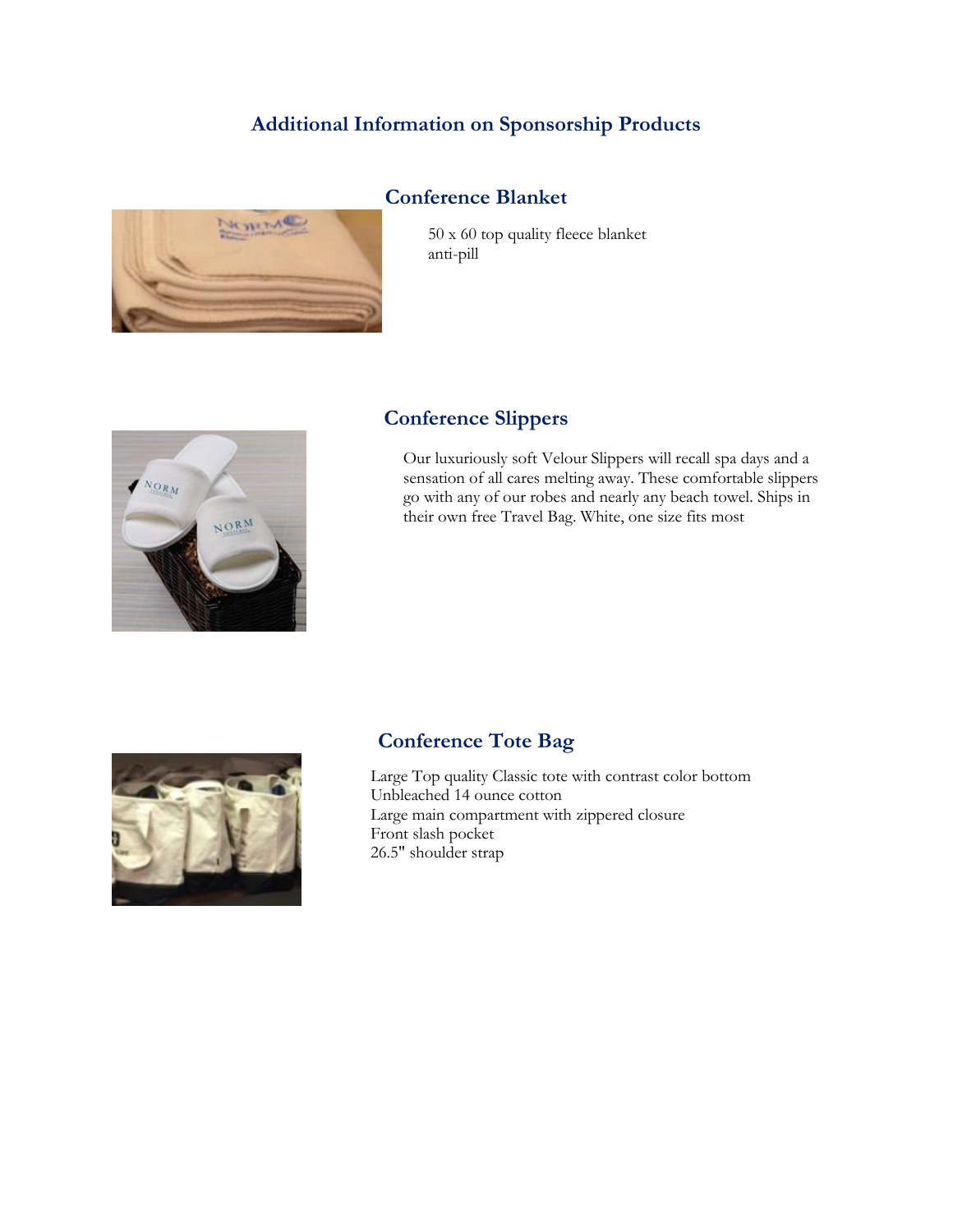### **Light Weight Stainless Steel Bottle**



10.42" double walls and the stainless steel, vacuum insulated construction makes it durable and maintains the temperature of your beverage for hours (hot/cold). Pour in 17oz and seal. Comes in many different colors.



# **Signal Emergency Flashlight**

The Signal 9 LED aluminum flashlight features a three-position rubber on/off switch that will turn the top into either a steady or flashing red warning light. It also includes a magnetic bottom, diamond etched base and the octagonal ring prevents it from rolling away.



## **Personal Safety Alarm**

Powerful personal siren that's cute, colorful and commanding. Simply pull the pin to sound a 125 dB siren that alerts attention and warns off suspicious characters.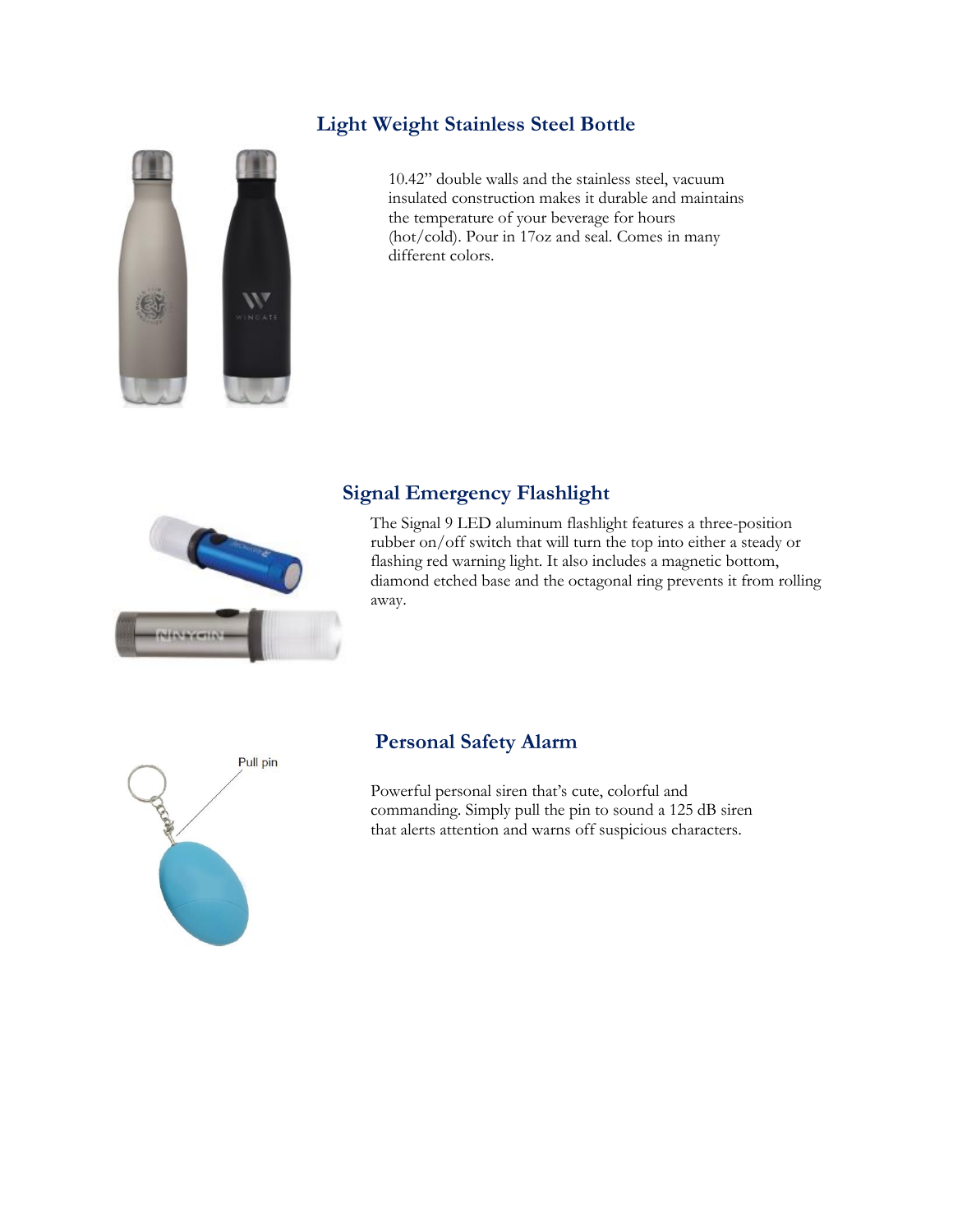# **Multi-Use Cell Phone Tool**



A handy, multi-purpose tool for your phone or your tablet. Use it as a kickstand, selfie aid, mount it to your wall or vehicle for hands-free device usage, or use it to get a grip on larger gadgets.



#### **Bottle Band**

Taking a walk, going for a run the bottle band turns any bottle into a handheld bottle. It stretches to fit any bottle size.



### **First Aid Kit**

First aid guide cards, gloves, bandages, gauze pads, ice pack, burn cream, after bite cream are just a few of the items included in this first aid kit.